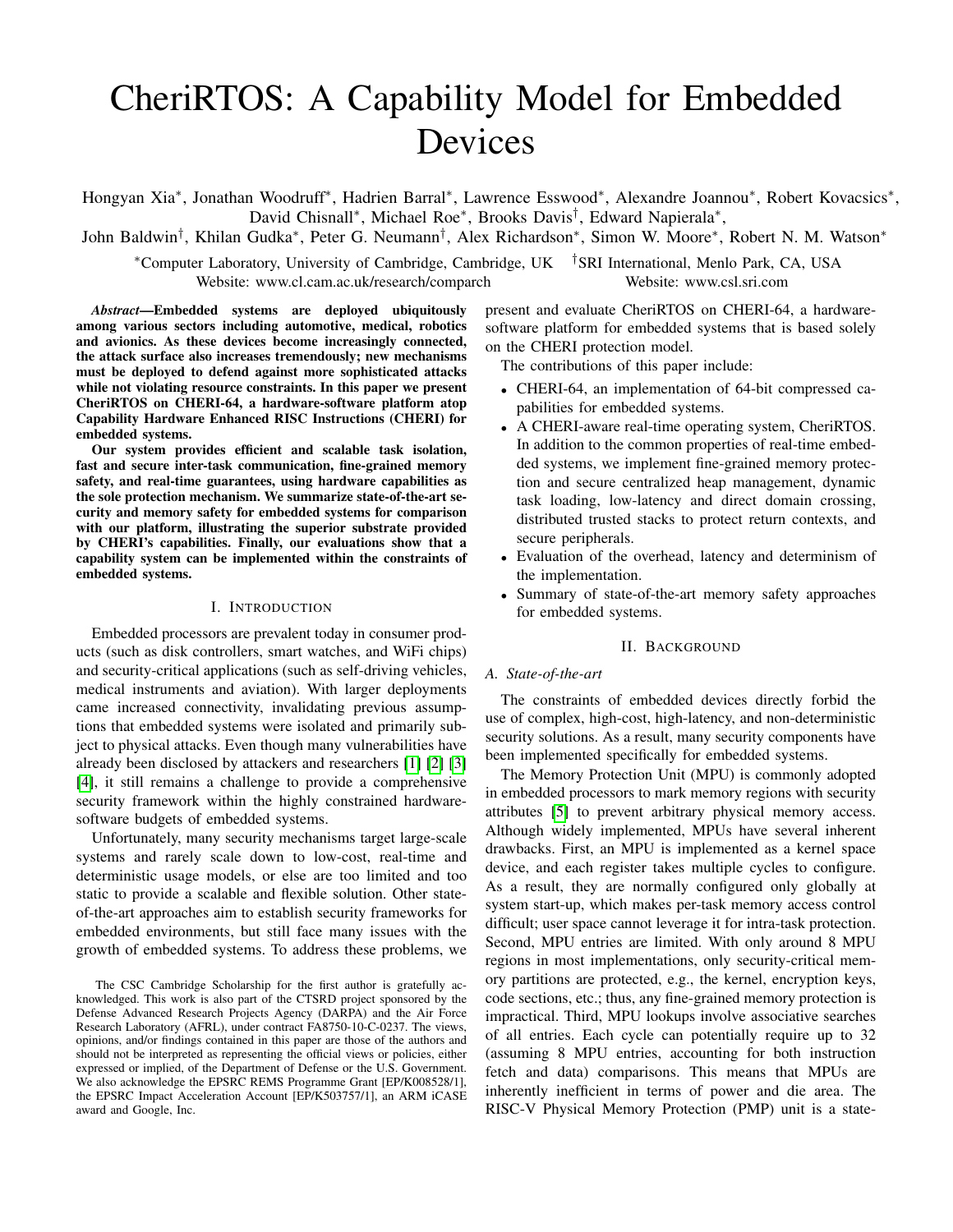of-the art MPU specification [\[6\]](#page-7-5), which we have implemented for comparisons in this paper.

In addition to MPUs that generally provide system-wide memory protection for critical regions, TrustZone® from ARM partitions memory into secure and non-secure worlds [\[7\]](#page-7-6) with constrained control flow. Non-secure code can jump only to valid entry points on the secure side, and secure code calls non-secure functions after clearing registers and pushing the return address on the secure stack. This constrained entry-point design guarantees a certain degree of domain isolation with Control Flow Integrity (CFI), which avoids Return-Oriented Programming (ROP) attacks. Nevertheless, TrustZone is likely to encounter scalability issues. For example, further isolation within a world is not possible, still enabling attacks in the same world. Separating the entire system into only two worlds may not be a wise design choice.

TrustLite [\[8\]](#page-7-7) and TyTAN [\[9\]](#page-7-8) extend the kernel and build the Execution-Aware MPU (EA-MPU), which links data and code entries to distinguish between different tasks. The aim is to control memory access on a per-task basis. However, an MPU-based approach inherits several flaws as described above, restricting the number of simultaneous tasks and intertask memory sharing. For CFI and defense against ROP attacks, several schemes for embedded systems [\[10\]](#page-7-9) [\[11\]](#page-7-10) use dedicated instructions for function calls, exposing only valid entry points, hiding return addresses in protected spaces, etc. On the other hand, Sanctus [\[12\]](#page-7-11) [\[13\]](#page-7-12) builds tasks into Self-Protecting Modules (SPMs) to restrict access and enforce control flow. However, it sacrifices software flexibility and incurs a high hardware cost by implementing SPM loading, measurement, and runtime identification in the trusted CPU.

Research projects also tackle the memory protection problem on a programming-language level for embedded devices. nesCheck [\[14\]](#page-7-13) modifies the language and compiler to perform stronger type safety, static analysis, and run-time checks. Others develop new compiler frameworks to address stack, array and pointer safety, and implement new heap allocation techniques [\[15\]](#page-7-14). However, these approaches protect only code written in specific language variants or compiled with the modified toolchain. A malicious task may directly execute or inject low-level code that circumvents any language-level invariants. Similar to many software schemes for desktop systems, this type of memory protection is most useful for debugging existing codebases, and has weaker security guarantees.

Centralized heap management. In typical embedded systems with a flat address space, all dynamic memory allocations are commonly done in a centralized heap. However, without bounded access, allocations from a user can easily overflow into other allocations or even the heap metadata to attack other users or the heap allocator itself. Many allocators including jemalloc [\[16\]](#page-7-15) organize the metadata in separate structures and use hashing to locate the corresponding metadata; however, embedded systems still prefer to have inlined metadata into each allocated chunk and use "free-lists" like dlmalloc [\[17\]](#page-7-16) for lower latency. Such allocators demand low-latency and

fine-grained memory protection for effective isolation, which unfortunately is difficult and inherently creates the tension between flexibility and security on current hardware-software platforms.

#### *B. Capabilities and CHERI*

A capability is an unforgeable token, which when presented can be taken as incontestable proof that the presenter is authorized to have access to the object named in the token [\[18\]](#page-7-17). Capability systems provid an architectural protection model, along with segmented memory, MMU protection, access control lists, etc.

CHERI (Capability Hardware Enhanced RISC Instructions) [\[19\]](#page-7-18) [\[20\]](#page-7-19) has a capability Instruction-Set Architecture (ISA) that enforces bounded memory access via capabilities. A memory capability extends the pointer with base, top and permission bits (read, write, execute, etc.) to control memory access, with a tag bit to enforce its integrity and unforgeability. The CHERI ISA can perform manipulations on capabilities only if they do not increase rights (e.g., they cannot reduce bounds, clear permissions, or create a tag bit). For compartmentalization and fast domain crossing, capabilities can be made immutable and non-dereferenceable ("sealed capabilities") by using another capability as a key, and the sealed capability is given an Object Type (otype) from the key. Sealed capabilities can be unsealed only by the key or by secure Capability Calls (CCalls). Calling into another domain requires a pair of otype-matched sealed code and data capabilities of the callee to enter the secure domain. Upon a CCall, the sealed pair is atomically unsealed and installed, transferring control to the new domain. The immutability and non-dereferenceability also guarantee that the caller cannot tamper with callee's state using sealed capabilities.

Existing research on CHERI [\[19\]](#page-7-18) [\[21\]](#page-7-20) [\[22\]](#page-7-21) has shown that a capability system can complement traditional pagedmemory in modern OSes. However, we believe the nature of CHERI also integrates well with embedded systems that have no MMU, limited memory, a single flat address space, low-latency requirements and real-time guarantees. We have implemented CHERI-64 (which supports a 32-bit flat address space with 64-bit compressed capabilities) and CheriRTOS (an RTOS kernel), illustrating that capabilities can be a generic and unified security interface that offers strong and scalable task isolation, fast domain transition, as well as fine-grained memory protection. In the meantime, the system does not violate a low-cost and low-latency profile, and provides novel solutions to many problems that are inherently challenging or impossible for conventional memory safety measures in embedded systems.

#### III. REQUIREMENTS

<span id="page-1-0"></span>From the survey of state-of-the-art solutions, the shortcomings of existing protection schemes, and the properties and growth of embedded systems themselves, we identify the following requirements that are essential to a secure design.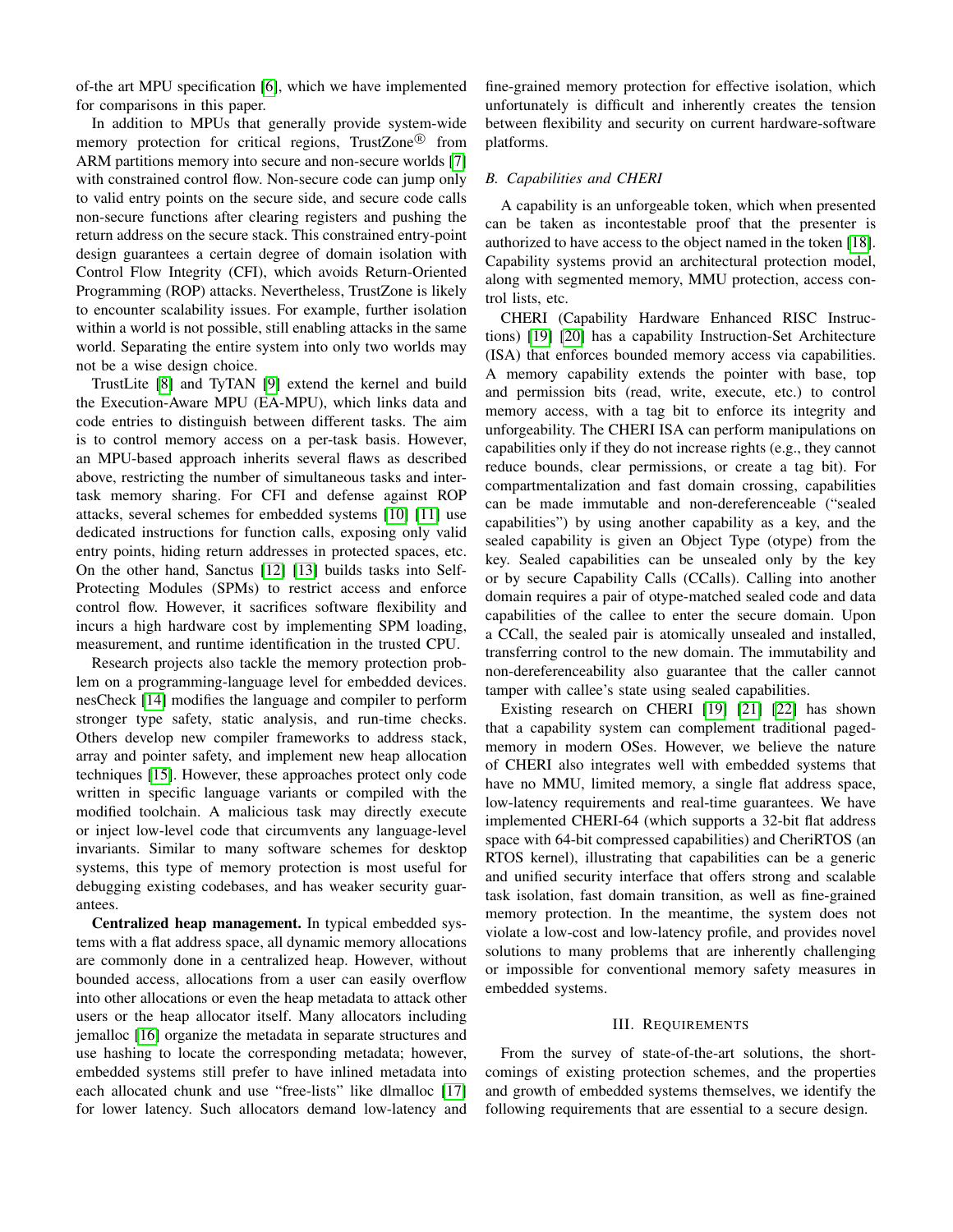Task isolation. In a flat physical address space, it is essential to separate different tasks into different domains. Unconstrained access means a malicious task can easily compromise other critical components in the system.

Fine-grained memory protection. Existing embedded system memory protections mediate access only to large segments of code and data. Protecting finer granularities often requires explicit checks from the compiler or programmer at a cost of run-time slowdown [\[15\]](#page-7-14) [\[14\]](#page-7-13), and can be error-prone or incomplete [\[2\]](#page-7-1). An architecture should provide a generic mechanism for low-cost and fine-grained memory protection.

Low-latency and secure domain crossing and inter-task communication. A system with multitasking often requires communication among components, either in terms of message passing and memory sharing, or in cross-domain function calls. Strong task isolation should not prohibit efficient and secure domain crossing and communication.

Secure centralized heap management. Flexible heap allocation demands fine-grained memory protection, which then enables a secure shared-heap allocator by restricting any user of allocations from reaching metadata or any other allocations.

Real-time guarantees. No security architecture should violate real-time constraints. Cached memory translation and protection, for example, directly violate the low-latency and deterministic properties of embedded systems.

Scalability. The rapid growth of the embedded market demands scalable solutions. MPU-based approaches described above suffer from scalability issues and may not meet the needs as these systems become more capable and dynamic.

A generic solution for security. Embedded chips often implement multiple components to enforce safety. ARM solutions typically provide an MPU, a Security Attribution Unit, TrustZone<sup>®</sup>, and even an Implementation Defined Attribution Unit for security. However, orchestrating many security mechanisms is non-trivial, and we have seen that vendors often revert to manual assertions and explicit checks, leaving these security layers largely unused [\[2\]](#page-7-1). A single, generic solution would ease the effort of orchestration and deployment.

## IV. ARCHITECTURE AND IMPLEMENTATION

#### *A. Hardware and compiler*

The CHERI CPU extends the BERI processor [\[23\]](#page-7-22) (our baseline MIPS ISA) with capability extensions and a capability coprocessor. In CHERI-64, we implement 64-bit capabilities (Figure [1\)](#page-2-0) in a flat 32-bit address space. We use an encoding similar to the capability compression algorithm described in [\[24\]](#page-7-23) [\[25\]](#page-7-24). The format is shown in Figure [1.](#page-2-0) The coprocessor is responsible for executing capability instructions and mediating memory accesses via capabilities. We implement 8 capability registers in our coprocessor, corresponding to typically 8 entries in MPUs. The CHERI-64 CPU is synthesized on a Stratix IV FPGA running at 100MHz. Our processor implementation (including pipeline stages, memory organization, exception and interrupt delays) is very close to a commercial ARM Cortex-R5 implementation [\[26\]](#page-7-25).



<span id="page-2-0"></span>Fig. 1. Memory representation of an unsealed CHERI-64 capability.



<span id="page-2-1"></span>Fig. 2. Overall architecture

The compiler is the LLVM toolchain [\[27\]](#page-7-26) with CHERI extensions. We modified the compiler to support the MIPSn32 ABI with a 32-bit address space, using only eight 64-bit capability registers.

### *B. Operating System*

To incorporate capabilities into the kernel itself, we implement CheriRTOS, a kernel that holds the common properties of an RTOS, including (1) multi-tasking support, (2) prioritybased pre-emptive scheduling, (3) real-time guarantees, (4) message queues and direct inter-task communication, (5) cycle accurate timers, etc. Additionally, CHERI primitives are essential in implementing (6) fine-grained memory protection and secure centralized heap management, (7) dynamic task loading and unloading with non-Position Independent Code (non-PIC), (8) secure low-latency and direct domain crossing, (9) distributed trusted stacks to protect return contexts, and (10) secure peripherals.

OS structure. The structure of the CheriRTOS system is shown in Figure [2.](#page-2-1) At start-up, each user task is confined within a pair of code (Program Counter Capability, PCC) and data (Default Data Capability, DDC) capabilities, with PCC restricted to its code section and DDC restricted to data sections and the stack. The PCC and DDC pair defines the initial domain of a task. Under the CHERI architecture, the Program Counter (PC) is allowed to fetch only instructions within the bounds and permissions of PCC. By default, data loads and stores are restricted implicitly by the bounds and permissions of DDC. Any access outside the domain can be granted only by receiving additional capabilities and explicitly specifying the capability to use instead of using its own DDC (Figure [3\)](#page-3-0).

The overall structure reflects the requirement of an isolated and scalable system. All tasks reside within individual domains and the architecture does not impose a limit on the number of domains created. Theoretically, CheriRTOS scales up to arbitrary numbers of tasks, and should be limited in practice only by memory and processing power.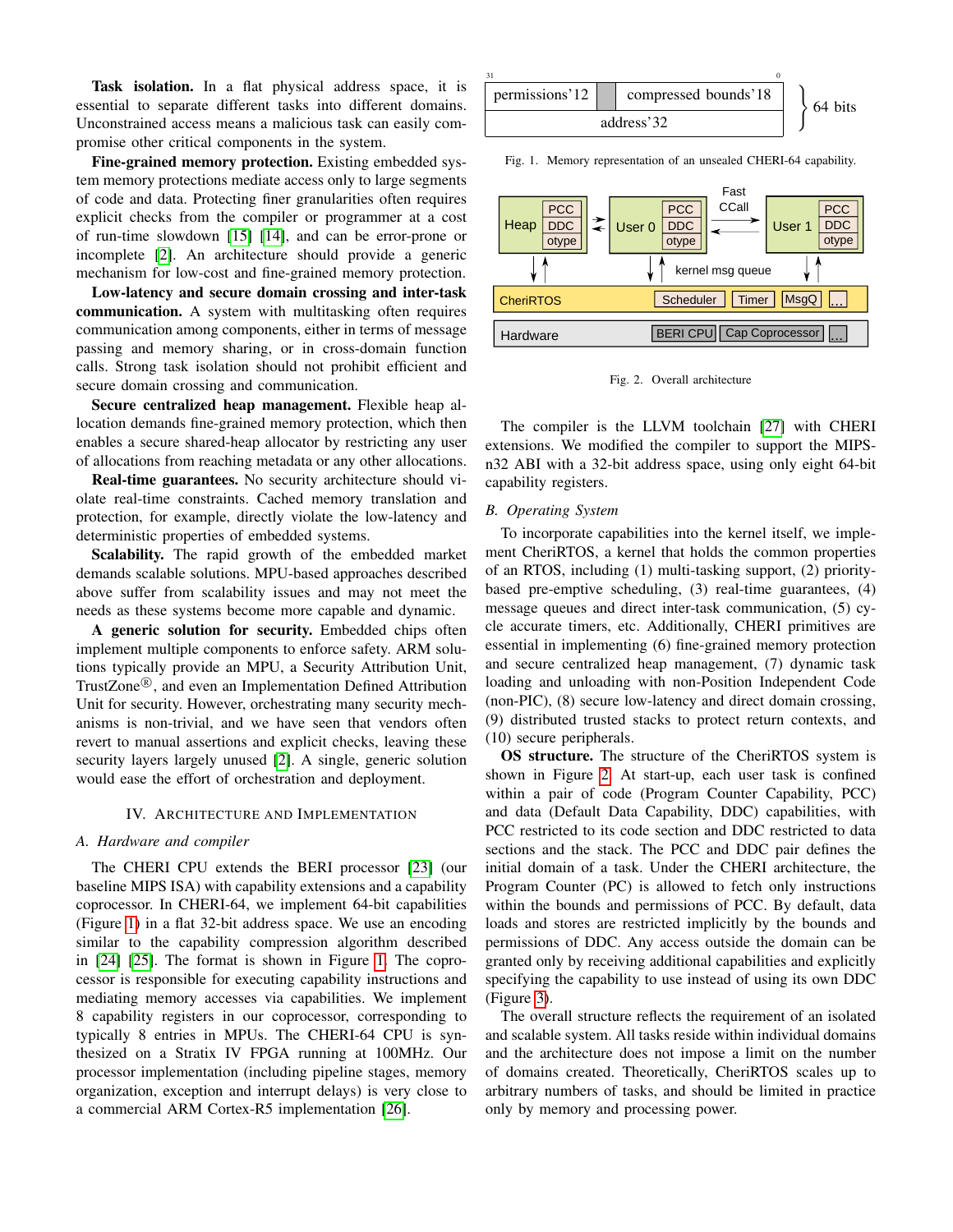|  | $1w$ \$t0, $8$ (\$s0) |  | # implicit, check against DDC                             |  |  |
|--|-----------------------|--|-----------------------------------------------------------|--|--|
|  |                       |  | $\#$ load addr = DDC.base+\$s0+8                          |  |  |
|  |                       |  | clw \$t0, \$s0, $8($ \$c1) # explicit, check against \$c1 |  |  |
|  |                       |  | # load addr = $$c1.base+$s0+8$                            |  |  |

<span id="page-3-0"></span>Fig. 3. Example of memory access instructions under CHERI. "\$" denotes registers. Loading a word at address \$s0 + 8 (relative to the base of the capability) into \$t0, either implicitly or via an explicit capability register.

For inter-task communication, the kernel provides buffered message queues, but direct Capability Calls (fast CCall) are supported for low-latency use cases as well. In addition, each task is given a capability as a key with a unique otype, so that it can seal and unseal capabilities with its own otype.

Dynamic task loading and unloading. The OS and the scheduler are able to dynamically load and unload tasks during run-time. Unlike many systems that require either Position Independent Code (PIC) or a binary loader to perform run-time loading at arbitrary addresses, memory accesses are offset by the base field of PCC or DDC; a task can simply be loaded or relocated by assigning a different pair of PCC and DDC without PIC or run-time relocation, significantly simplifying the binary loader.

Context switch. Capability registers have single-cycle access for most capability instructions. Context switches, exceptions, and interrupts will also store and load the capability register file (including PCC and DDC). This means a context switch also becomes a domain switch. Because capability registers can be stored or loaded like general purpose registers, we can efficiently maintain a capability context for each user task. As a result, we do not have to use the capability register file globally like MPU solutions, and we do not have an inherent limit on the number of tasks (and the number of protection regions for each task) that could be enabled simultaneously.

Fast and secure inter-task communication. CheriRTOS provides kernel message queues for regular and buffered communication, which takes around 1300 cycles  $(13\mu s)$  for a round trip. Meanwhile, the requirement in Section [III](#page-1-0) motivates us to implement a secure and low-latency mechanism. As a result, fast CCall (introducing a CCallFast instruction) is used to bypass the kernel and the exception path to perform a direct cross-domain function call or message passing in user space with a round trip of around only 100 cycles. To do a fast CCall, a task needs a pair of sealed and type-matched PCC and DDC as a handle to another domain. Upon a successful CCallFast instruction, the callee's PCC and DDC are atomically unsealed and installed, transferring control to the new domain. Sealed capabilities can be possessed by other tasks because they are immutable and cannot be dereferenced; therefore, they do not expose memory to other tasks, and the pointer field in PCC is the only valid entry point, enforcing Control Flow Integrity (CFI) between domains.

Secure peripherals. Accesses to peripherals are commonly granted to only a few privileged tasks, mostly the kernel, to restrict and arbitrate the usage from untrusted user tasks through



<span id="page-3-1"></span>Fig. 4. Trusted stack and fast CCall round trip. Dark indicates kernel-only objects. The pointer field of \$KR1C points to the top of the trusted stack.

an interface like system calls. However, with capabilities we are able to take a de-centralized approach. As peripherals are commonly memory-mapped, we simply separate their accesses from the kernel into user tasks. For example, the UART module is just a task possessing a capability to the UART memory region. Whether another user task is able to access the UART is determined by whether it has received the sealed capability pair to CCall into the UART task. There are two major advantages of this design. First, direct CCalls achieve lower latencies than kernel system calls. Second, the kernel becomes smaller, further reducing the attack interface for a minimum Trusted Computing Base (TCB).

This further illustrates capabilities being a generic security mechanism. Implementing secure peripherals is simply a specific instance of task isolation and secure inter-task communication.

Return and real-time guarantees with distributed trusted stacks and kernel CCall helper. To return from a fast CCall, the caller's PCC and DDC have to be securely restored. We implement distributed trusted stacks to protect these capabilities from tampering by the callee, as shown in Figure [4.](#page-3-1) A kernel capability register (named \$KR1C, not accessible to user tasks) is reserved for this purpose, which points to a small stack for each task; a kernel CCall helper is inserted between the caller and the callee. With a trusted stack, a fast CCall first calls into a kernel helper, which pushes the caller's PCC and DDC onto the trusted stack, and then calls into the callee. A CCall return also returns into the helper, popping the caller's PCC and DDC before jumping back. These measures ensure the caller's return information cannot be tampered with or cleared; as a result, it is always possible to securely return to the caller regardless of the callee, further enforcing CFI between domains.

To enforce real-time guarantees, a caller may also specify a timeout for a CCall, which will cause a time stamp to be recorded. Time stamps are regularly checked by the timer interrupt, and force the callee to return after expiry. Only trusted tasks are given the privilege to specify timeouts, as a malicious task could combine this with the highly accurate timer to perform a series of side channel and timing attacks [\[28\]](#page-7-27).

Secure centralized heap management. Two properties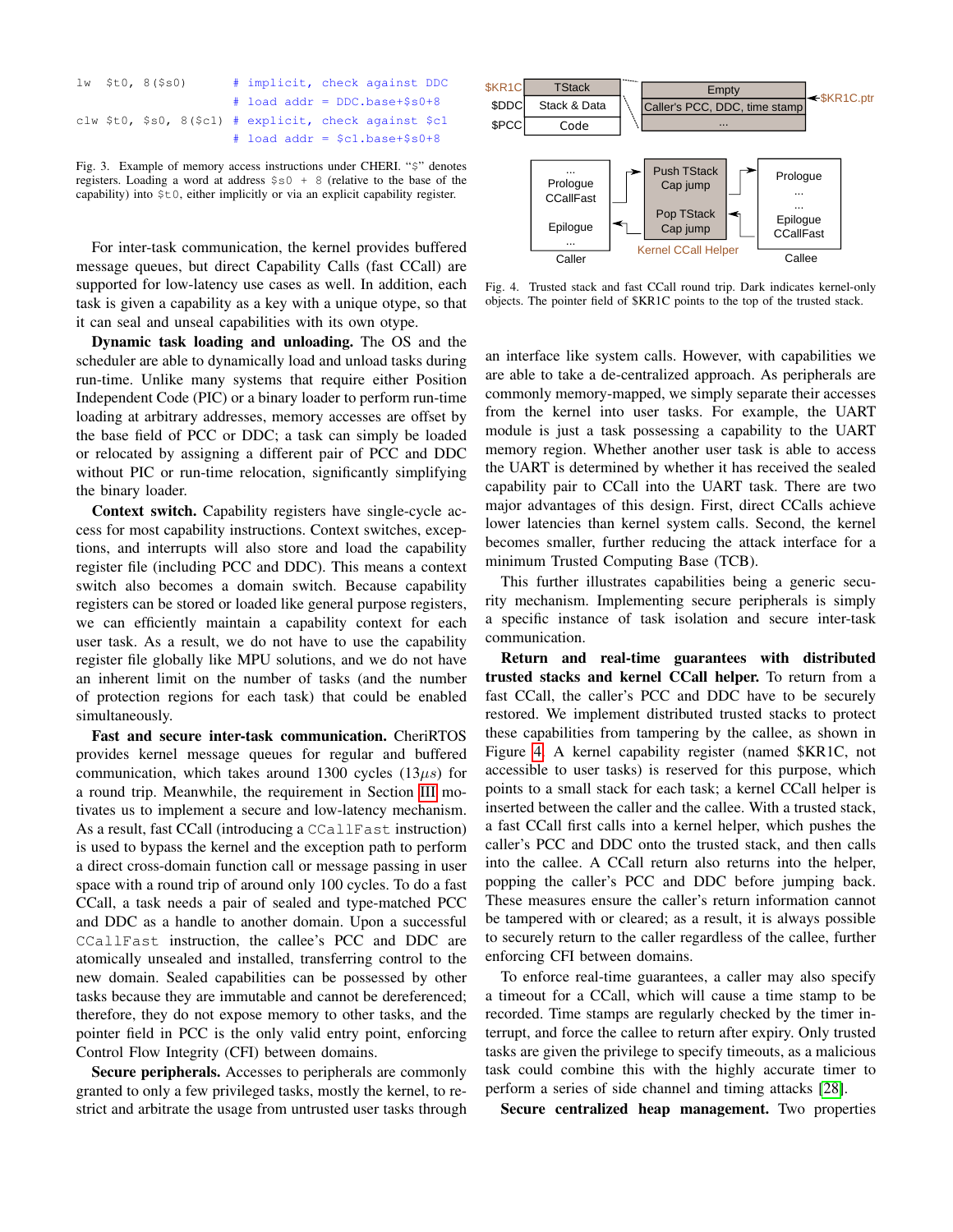

<span id="page-4-0"></span>Fig. 5. Memory allocator structure (gray boxes indicate that the bucket ID is sealed inside a sealed capability)

of CHERI – fine-grained memory protection and capability unforgeability – provide the ideal infrastructure to address the challenge of a safely shared heap. Every malloc() call is now a fast CCall into the heap manager that returns a bounded capability instead of a 32-bit pointer. With strict bounds and permissions, we can safely use dlmalloc style allocators for low latency because it is impossible to overflow into the metadata or into other allocations.

Capabilities being unforgeable can be further leveraged to enforce heap integrity. As shown in Figure [5,](#page-4-0) the header of a freed memory chunk has a capability to the next free chunk; the header of a capability in use has a sealed capability with the pointer field being the bucket ID. Upon each free() call, the allocator verifies that the sealed capability is intact, changes it into the header of a freed chunk and then returns it to the free list. It is impossible for a user task to forge the sealed capability because each task is assigned a unique otype, and others cannot seal a capability with the heap allocator's otype. In this way, the allocator is able to verify that the memory chunk being freed was indeed allocated by the allocator itself, effectively preventing user tasks from freeing arbitrary memory and from freeing an already freed chunk to contaminate the free lists.

The implementation of the heap manager fits the requirement of providing a secure and fine-grained dynamic memory allocation subsystem. Unlike TrustLite, the capability register file is not privileged (except for \$KR1C) and capabilities can be loaded and stored within the user's domain like traditional pointers, therefore no kernel calls are required to modify capability entries. This also means that heap allocations are scalable, as the user is no longer restricted by the number of protection entries in MPU-based solutions. For example, it is possible to construct a pointer-based data structure (e.g., a linked list) with each node being a bounded capability from the heap, whereas the limit of MPU entries often requires the programmer to request a single large contiguous memory region as a pool and manually allocate from it, losing any fine-grained protection on individual nodes.

## V. EVALUATION

We have chosen the MiBench benchmark suite to evaluate performance. MiBench is an open-source commercially representative benchmark suite targeting embedded system workloads [\[29\]](#page-7-28). We ported the benchmarks with minor modifications to several APIs so that they function under the security primitives of CheriRTOS.

On the software side, we compare CheriRTOS with its baseline version that removes all CHERI protections by using direct jumps, unguarded pointers, and offering no return or real-time guarantees. In order to compare and evaluate hardware costs, we also implement the PMP unit (the MPU component for RISC-V), as it has a state-of-the-art feature set and an open-source specification.

#### *A. Software costs*

Dynamic tasks with non-PIC. The baseline RTOS without CHERI uses Position Independent Code (PIC) for tasks to load them dynamically. Offsetting all memory accesses by the base of the capability in CHERI removes the need for PIC or runtime relocation. In our evaluation we found that avoiding PIC translates to a run-time performance gain of around 5% and a reduction of memory access of 10% on our platform due to a lower instruction count and fewer indirections for memory access. (Non-MIPS ISAs with better PIC support will see less benefit.) Therefore, to compare fairly with the baseline, we compile all benchmarks under CheriRTOS in PIC, to separate the overhead due to CHERI protections from the benefit of CHERI relocation.

Context switching. Context switches include task scheduling, system calls, exceptions, and interrupts. Due to the additional capability registers (8 user and 3 kernel capabilities), the handler needs 22 more cycles (including exception entry and exit) for each context switch. The priority-based pre-emptive scheduler in the baseline system requires 230 cycles  $(2.3\mu s)$  to schedule the next task, which means that the capability context adds around 10% overhead in context switches.

Fast and direct domain crossing. Message queues in CheriRTOS provide buffered inter-task communication primitives, which are created and controlled by the kernel and scheduler. With fast CCall, we are able to bypass the kernel and exception paths, and directly CCall into the callee – significantly reducing the latency of inter-task communication.

The results are presented in Figure [6.](#page-5-0) The benchmark is done by sending a short message from a user task to an encryption task, and returning immediately. The baseline system does this by directly jumping to the entry point of the callee. Under CheriRTOS, a direct jump is impossible due to task isolation, and must be done via CCall. We implement two CCall paths. One signals an exception to a kernel handler that performs software otype checking and unsealing before jumping to the new domain, similar to the exception-based domain crossing in Cortex A and R TrustZone. The other is the fast CCall path, which uses the CCallFast instruction to perform hardware and exception-less inter-task calls.

Compared with a direct jump, the overhead of fast CCall comes from the preparation of caller and callee capabilities and the trusted stack. For exception-based CCalls, the dominant overhead is exception entry and exit, and the attendant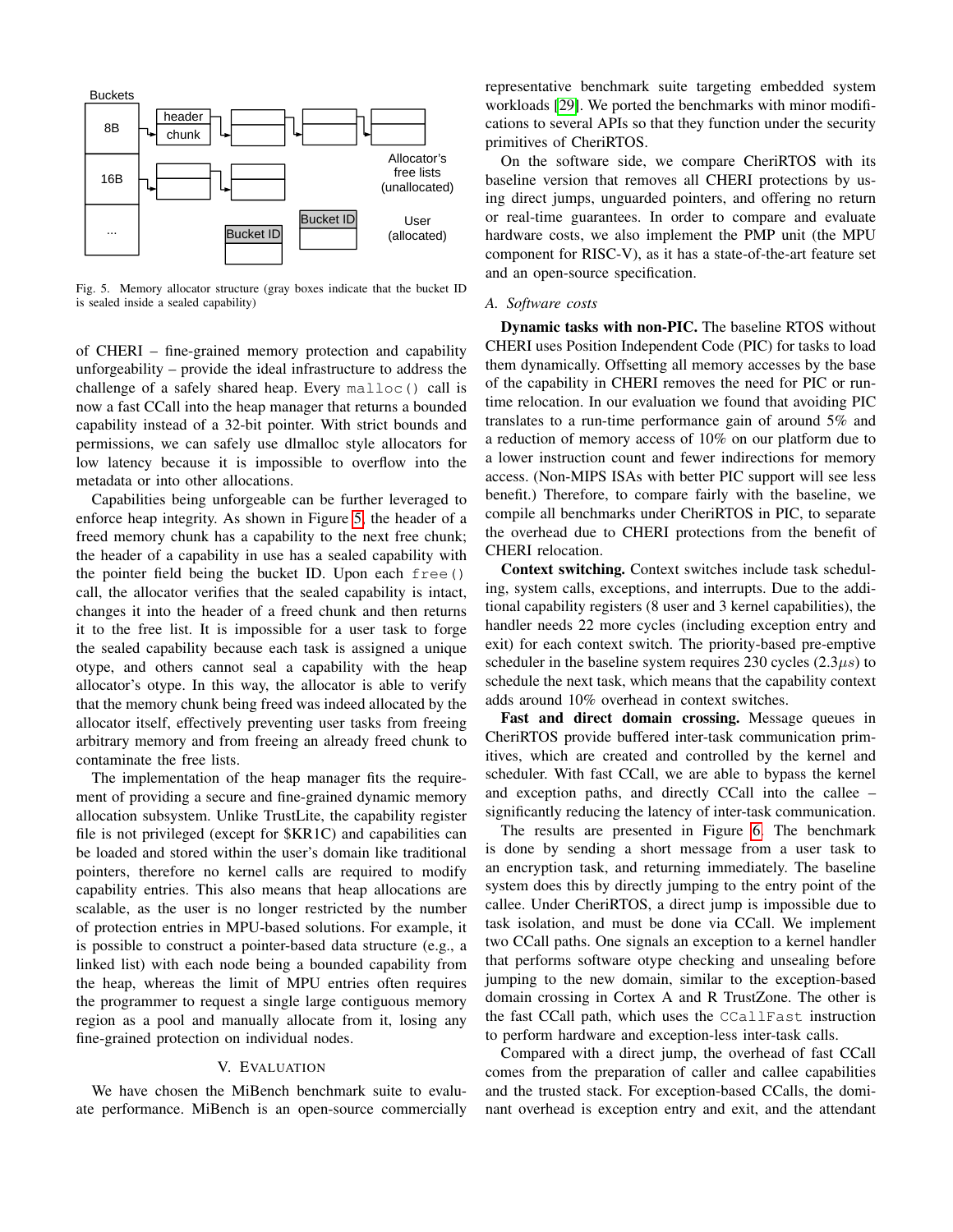

<span id="page-5-0"></span>Fig. 6. Instruction and cycle counts for a round trip: direct jump vs. capability jump (fast CCall) vs. exception based CCalls

pipeline flushes. Each round trip involves 4 pipeline flushes, wasting up to 40 cycles. Bypassing the exception path with CCallFast avoids this overhead, drastically reducing the Cycle Per Instruction (CPI) from 1.64 down to 1.17.

Register safety, return and real-time guarantees. Domain crossing with fast CCalls achieves low-latencies while still supporting strong task isolation. To guarantee register safety as well, a caller should backup all its callee-saved registers, and clear all non-argument registers before performing a CCall. Similarly, a callee that does not trust the caller would clear all registers except for return values. These require additional instructions in the CCall prologue and epilogue. This additional latency is required only when interacting with untrusted modules; for example, a user calling malloc() may trust the heap allocator to maintain registers.

In addition, we attach time stamps to trusted stack entries, and use timer interrupts to guarantee that malicious callees cannot violate real-time constraints. For evaluation, we implement both randomized trusted stack checking and full trusted stack traversal. For randomized checks, the timer interrupt inspects only one random slot on the trusted stack, giving deterministic timer interrupt delays, but inaccurate expiry of CCalls. The full traversal inspects all slots on the stack and checks expiry for all time stamps. This full traversal adds non-determinism, as the timer interrupt delay now depends on the depth of the trusted stack, but may be necessary for tasks requiring precise real-time guarantees. To limit nondeterminism, we restrict the trusted stack depth to only 4. This is clearly a trade-off between supporting long CCall chains and determinism; we believe that in practice a depth of one or two may be sufficient, as it is unlikely that a real-time task being called will further perform fast CCalls to deepen the stack.

Figure [7](#page-5-1) shows the costs in both the CCall routines and the timer interrupt.

Overall system performance. In addition to latency and determinism, we evaluate the overall performance across multiple MiBench benchmarks. All datasets (e.g., arrays to be sorted in qsort, strings to be searched in stringsearch, etc.) are allocated on the heap outside the domains of the benchmarks



<span id="page-5-1"></span>Fig. 7. Overhead of different protection levels: the bar chart at the top is additive, and the next protection level includes the costs from the previous level. The bottom shows the additional costs in the timer interrupt. Both the return and the real-time guarantees require the timer interrupt to check the time stamps on the trusted stack, while simple CCallFast and register safety do not require timer interrupt modifications. The return guarantee computes a hash and examines one random stack slot at a time, while the real-time guarantee has a cost that depends on the run-time trusted stack depth, between examining only one stack slot (min) and a full stack (max).



<span id="page-5-2"></span>Fig. 8. Overall overhead across benchmarks

and must now be accessed via constrained capabilities.

Of these benchmarks, Dijkstra particularly stresses centralized heap allocation. It builds graphs by frequently calling malloc() and free(), which here use capabilities with cross-domain calls into the heap manager.

We have modified the AES and SHA benchmarks of the MiBench suite in order to stress domain crossing and inter-task communication. Rather than using statically-allocated local datasets, AES and SHA have been modified to receive data through inter-task communication. Another user task, *ccalltest*, CCalls into AES and SHA to perform encryption and message digest respectively on 1-MiB of data. This test has a data buffer of 8KiB in each invocation, therefore 128 domain crossings are required in each case. In the CHERI case, these are safe domain transitions with memory safety; in the baseline case, these are simple function calls passing unprotected pointers.

We set the timer interrupt at 100Hz, the suggested rate by FreeRTOS, to also detect the expiry of real-time tasks (a resolution of 0.01s). The results are shown in Figure [8.](#page-5-2)

Overall, the cycle overhead falls below 5%, varying from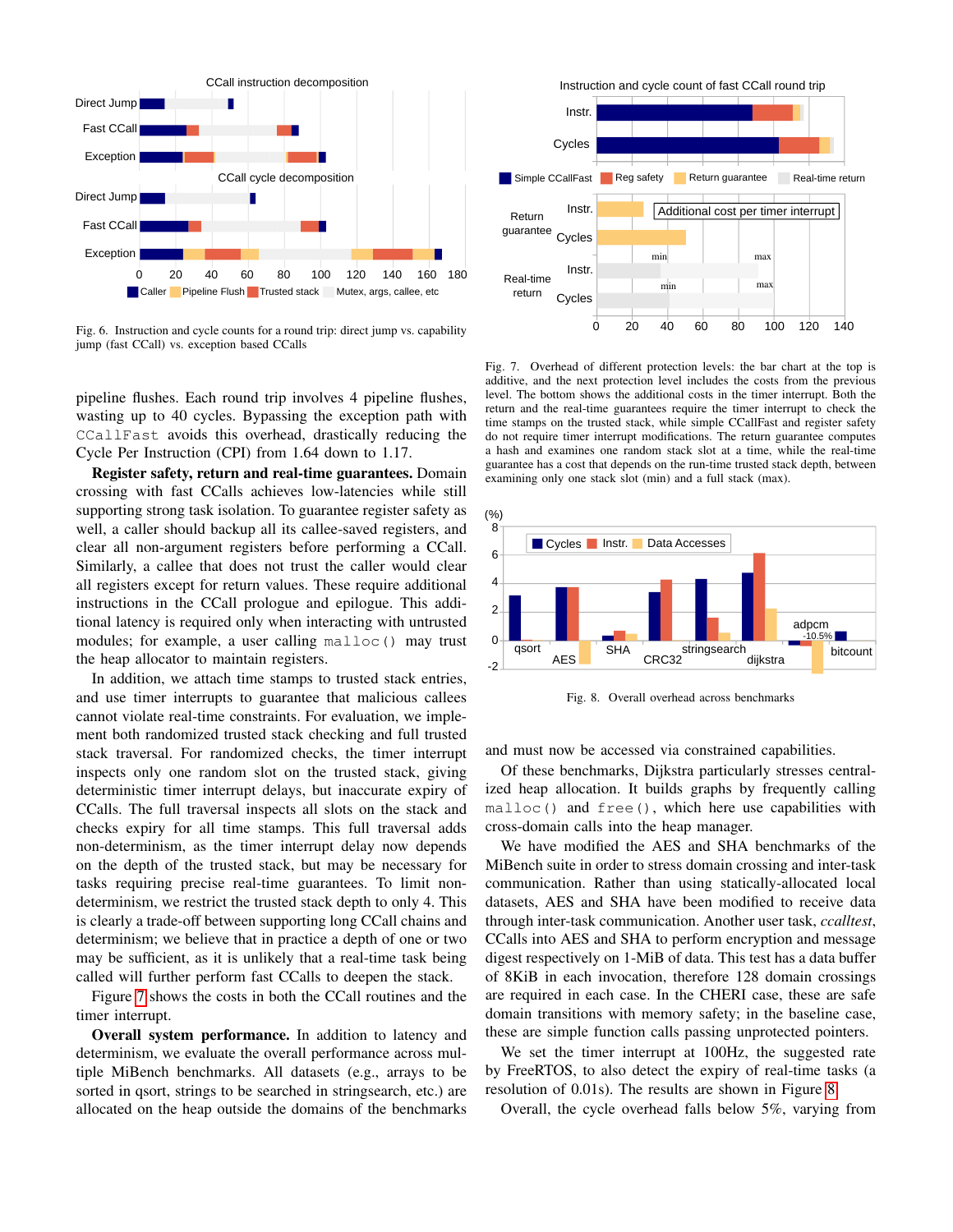4.7% to almost no overhead. Dijkstra sees the highest overhead because each node of the graph is dynamically allocated with CCall. In addition, as a capability is double the size of a 32 bit pointer, graphs constructed with capabilities have a larger cache and memory footprint. Despite these issues, Dijkstra's cycle count is still only 4.7% above the insecure baseline.

In two benchmarks, namely AES and adpcm, a negative overhead is sometimes observed. Tracing shows that having an additional 8 registers used for capabilities relieves register pressure and reduces stack loads and stores. Although in the extreme case data accesses are reduced by 10%, they are typically on the stack with good spatial locality, which normally hit in the data cache and have less impact on cycles.

#### *B. Hardware costs*

Our baseline is the BERI processor. We synthesize two configurations, one enhancing BERI with the capability coprocessor and the other adding a Physical Memory Protection (PMP) unit for memory access control. To make the costs clear, we disable BRAM usage so that all logic is generated using combinational circuits or registers. We synthesize 5 times and take the mean and deviation.

Area. We choose to implement 8 PMP registers, to match typical commercial MPUs and also to match our capability coprocessor. The logic utilization is shown in Table [I.](#page-6-0) Overall, the capability coprocessor has 39.4% more logic utilization. Note that the capability coprocessor not only supports capability registers, but also implements the CHERI ISA; the PMP is a basic implementation of the RISC-V specification. We anticipate that any extensions on PMPs or MPUs will quickly increase the logic utilization. These include increasing the register count to 16 to enable more simultaneous tasks, the Execution-Aware MPU from TrustLite and TyTAN, separating MPU entries further into subregions as in ARM embedded processors, etc. In terms of logic usage in an ASIC, we do not think that a well optimized capability coprocessor is much more expensive than a commercial MPU or PMP.

Critical path and timing constraints. The pipeline of the capability coprocessor is simple and operates in parallel with the main pipeline, not disturbing the critical path. However, fitting the PMP into our pipeline proves to be very difficult. For 8 PMP entries, we have to perform a full associative match, introducing  $32\times32$ -bit comparators (each PMP entry has a base and length and the associative match has to be

TABLE I FPGA RESOURCE UTILIZATION AND TIMING

<span id="page-6-0"></span>

| Category                                                                 | <b>PMP Unit</b>                             | Capability<br>Coprocessor                     |  |
|--------------------------------------------------------------------------|---------------------------------------------|-----------------------------------------------|--|
| <b>Total ALUTs</b>                                                       | $5174 \pm 26$                               | $7212 + 27$                                   |  |
| Combinational w/o register<br>Combinational w/ register<br>Register only | $4241 + 26$<br>$759 \pm 20$<br>$174 \pm 20$ | $3879 + 25$<br>$2278 \pm 18$<br>$1055 \pm 20$ |  |
| Core clock freq. (MHz)                                                   | $86.71 \pm 6.37$                            | $105.83 \pm 3.13$                             |  |

done for both data and instruction fetch) within a single clock cycle. This difficulty is confirmed by timing analysis, which shows that the maximum clock frequency achieved is around 20MHz lower than with the capability coprocessor (Table [I\)](#page-6-0). Unsurprisingly, further analysis reveals that the PMP lies in the critical path while the capability coprocessor does not.

Power. Although FPGA synthesis is not indicative of ASIC power, we can still qualitatively estimate the power consumption. The major power draw from PMPs (as well as MPUs) is the large number of comparisons within each cycle. A capability coprocessor has drastically reduced power consumption due to the absence of associative searches. CHERI always specifies the region of each access explicitly, so that only one bounds check is required for instruction fetch, and one for data access: instruction fetch is checked against PCC, and the data access is checked against either the DDC or an explicit capability. On the other hand, the CHERI coprocessor does require additional power to decompress the compressed capability bounds, but this is still dramatically less than the power required by an active MPU. We might note that the MPU model also has room for optimization. For example, the EA-MPU avoids full associative searches by linking code and data regions. Once the code entry is matched, only linked data regions will be searched.

## VI. FUTURE WORK AND DIRECTIONS

Many future directions are worth pursuing to improve the efficiency of our system.

Having a separate capability coprocessor requires separate logic and extra context switch latency. It is possible to extend existing registers to hold capabilities and to merge the capability coprocessor operations into the main core, reducing the context-switch latency and overall hardware logic usage.

Currently, pushes and pops on the trusted stack are done in software by the kernel CCall helper, as the traditional MIPS pipeline is unable to handle complicated loads and stores in a single instruction. However, in other ISAs we imagine that the kernel CCall helper can be completely implemented in hardware to remove the software helper in the middle of a CCall, further reducing the latency of inter-task calls.

# VII. CONCLUSION

In this paper, we present the CHERI-64 processor and CheriRTOS, a hardware-software architecture for embedded systems. We conclude that our capability approach addresses many existing memory safety problems for embedded systems, and also enables novel, efficient, and scalable solutions to task isolation with control-flow integrity. Both the software and hardware evaluations confirm that these benefits can be achieved without violating the performance and determinism constraints of embedded systems.

Our review of state-of-the-art security architectures for embedded systems demonstrates the difficulty in finding a comprehensive security framework that is efficient, scalable and generic. Nevertheless, our implementation relies on the fundamental protection mechanisms of CHERI, which are